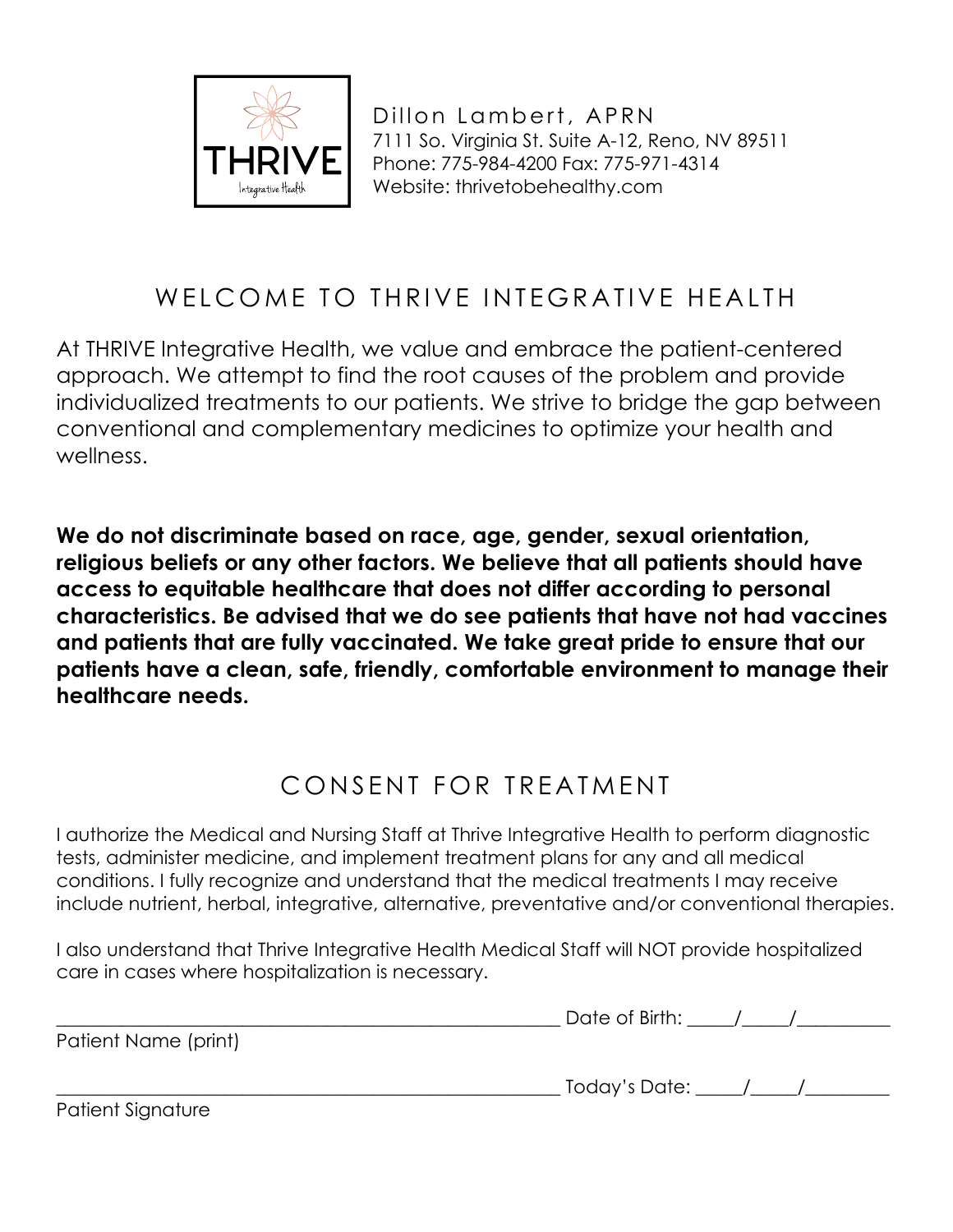

# PATIENT DEMOGRAPHICS AND REGISTRATION

|                                                                                         | Today's Date: _____/_____/__________ |                                     |     |
|-----------------------------------------------------------------------------------------|--------------------------------------|-------------------------------------|-----|
|                                                                                         |                                      |                                     |     |
| Last                                                                                    | First                                | MI                                  |     |
|                                                                                         |                                      | Date of Birth: $\frac{1}{\sqrt{2}}$ |     |
| Gender: Male Female Transgender(M-ForF-M)                                               |                                      | Marital Status: M S D W             |     |
|                                                                                         |                                      |                                     |     |
|                                                                                         |                                      |                                     |     |
| Street                                                                                  |                                      | City State                          | Zip |
| Home Phone: (   ) _______-_________________________Cell Phone: (   ) ________-_________ |                                      |                                     |     |
|                                                                                         |                                      |                                     |     |
|                                                                                         |                                      |                                     |     |
| Work Phone: ( ) ________________________________DL/ID#: ________________________        |                                      |                                     |     |
|                                                                                         |                                      |                                     |     |
| Policy#: ___________________________________Group#: ____________________________        |                                      |                                     |     |
|                                                                                         |                                      |                                     |     |
|                                                                                         |                                      |                                     |     |
|                                                                                         |                                      |                                     |     |
|                                                                                         |                                      |                                     |     |
|                                                                                         |                                      |                                     |     |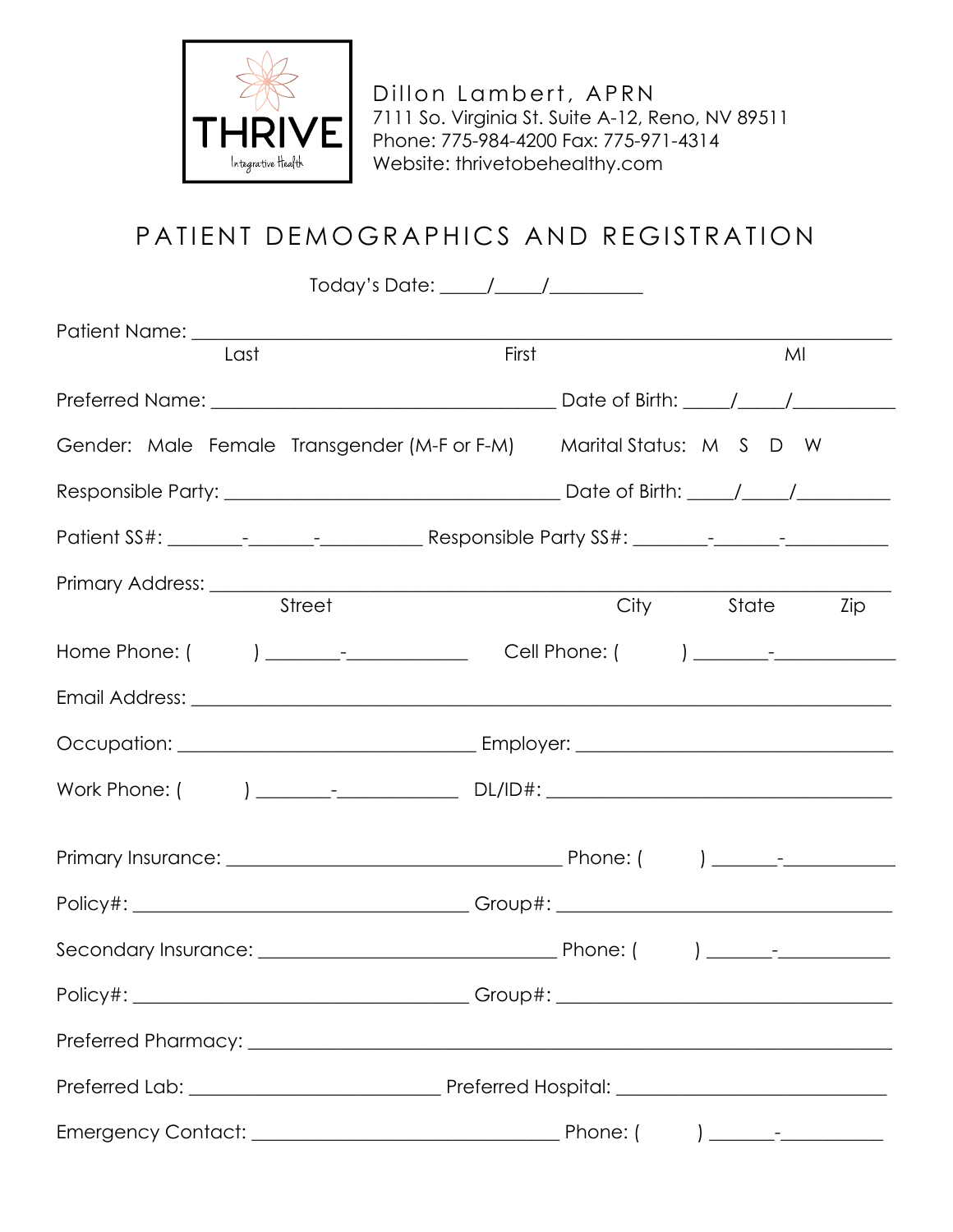

### PATIENT HEALTH INFORMATION

\_\_\_\_\_\_\_\_\_\_\_\_\_\_\_\_\_\_\_\_\_\_\_\_\_\_\_\_\_\_\_\_\_\_\_\_\_\_\_\_\_\_\_\_\_\_\_\_\_\_\_\_\_\_\_\_\_\_\_\_\_\_\_\_\_\_\_\_\_\_\_\_\_\_\_\_\_ \_\_\_\_\_\_\_\_\_\_\_\_\_\_\_\_\_\_\_\_\_\_\_\_\_\_\_\_\_\_\_\_\_\_\_\_\_\_\_\_\_\_\_\_\_\_\_\_\_\_\_\_\_\_\_\_\_\_\_\_\_\_\_\_\_\_\_\_\_\_\_\_\_\_\_\_\_

\_\_\_\_\_\_\_\_\_\_\_\_\_\_\_\_\_\_\_\_\_\_\_\_\_\_\_\_\_\_\_\_\_\_\_ \_\_\_\_\_\_\_\_\_\_\_\_\_\_\_\_\_\_\_\_\_\_\_\_\_\_\_\_\_\_\_\_\_\_\_ \_\_\_\_\_\_\_\_\_\_\_\_\_\_\_\_\_\_\_\_\_\_\_\_\_\_\_\_\_\_\_\_\_\_\_ \_\_\_\_\_\_\_\_\_\_\_\_\_\_\_\_\_\_\_\_\_\_\_\_\_\_\_\_\_\_\_\_\_\_\_ \_\_\_\_\_\_\_\_\_\_\_\_\_\_\_\_\_\_\_\_\_\_\_\_\_\_\_\_\_\_\_\_\_\_\_ \_\_\_\_\_\_\_\_\_\_\_\_\_\_\_\_\_\_\_\_\_\_\_\_\_\_\_\_\_\_\_\_\_\_\_ \_\_\_\_\_\_\_\_\_\_\_\_\_\_\_\_\_\_\_\_\_\_\_\_\_\_\_\_\_\_\_\_\_\_\_ \_\_\_\_\_\_\_\_\_\_\_\_\_\_\_\_\_\_\_\_\_\_\_\_\_\_\_\_\_\_\_\_\_\_\_ \_\_\_\_\_\_\_\_\_\_\_\_\_\_\_\_\_\_\_\_\_\_\_\_\_\_\_\_\_\_\_\_\_\_\_ \_\_\_\_\_\_\_\_\_\_\_\_\_\_\_\_\_\_\_\_\_\_\_\_\_\_\_\_\_\_\_\_\_\_\_

Name: \_\_\_\_\_\_\_\_\_\_\_\_\_\_\_\_\_\_\_\_\_\_\_\_\_\_\_\_\_\_\_\_\_\_\_\_\_\_DOB: \_\_\_\_\_/\_\_\_\_\_/\_\_\_\_\_Date:\_\_\_\_\_/\_\_\_\_\_/\_\_\_\_\_

Describe your current medical symptoms or concerns:\_\_\_\_\_\_\_\_\_\_\_\_\_\_\_\_\_\_\_\_\_\_\_\_\_\_\_\_\_

*Past Medical History: Past Surgical History (what year?):*

#### *Family History*

*(Please check boxes for all known conditions and indicate if alive or deceased)*

|                 | Mother       | Father       | Maternal Gma | Maternal G-pa | Paternal G-ma | Paternal G-pa |
|-----------------|--------------|--------------|--------------|---------------|---------------|---------------|
|                 | Alive Y or N | Alive Y or N | Alive Y or N | Alive Y or N  | Alive Y or N  | Alive Y or N  |
| No concerns     |              |              |              |               |               |               |
| Arthritis       |              |              |              |               |               |               |
| Asthma          |              |              |              |               |               |               |
| Bleeding dis.   |              |              |              |               |               |               |
| CAD             |              |              |              |               |               |               |
| <b>COPD</b>     |              |              |              |               |               |               |
| <b>Diabetes</b> |              |              |              |               |               |               |
| Heart attack    |              |              |              |               |               |               |
| Heart Dis.      |              |              |              |               |               |               |
| Cholesterol     |              |              |              |               |               |               |
| High BP         |              |              |              |               |               |               |
| Mental Illness  |              |              |              |               |               |               |
| Osteoporosis    |              |              |              |               |               |               |
| Stroke          |              |              |              |               |               |               |
| Cancer (type)   |              |              |              |               |               |               |
|                 |              |              |              |               |               |               |
|                 |              |              |              |               |               |               |

### *Social History:*

|                                                                               | <b>Smoking status:</b> Never Smoker Current Smoker (how much) ______ /day       |  |  |  |
|-------------------------------------------------------------------------------|---------------------------------------------------------------------------------|--|--|--|
| Former Smoker (how much) _______ /day __ Age started: ________ Quit: ________ |                                                                                 |  |  |  |
|                                                                               | <b>Alcohol:</b> Do not drink Cccasional drink (how much)______drinks per_______ |  |  |  |
|                                                                               | Frequently drinks (how much)_____drinks/day History of Alcoholism               |  |  |  |
|                                                                               | <b>Drug use:</b> No illicit drug use Illicit drug use (please explain)          |  |  |  |
|                                                                               | <b>Heath/Safety:</b> Eat healthy meals Regular exercise Take daily aspirin      |  |  |  |
|                                                                               | Household smoke detector Keep firearm in the home Wears seatbelt                |  |  |  |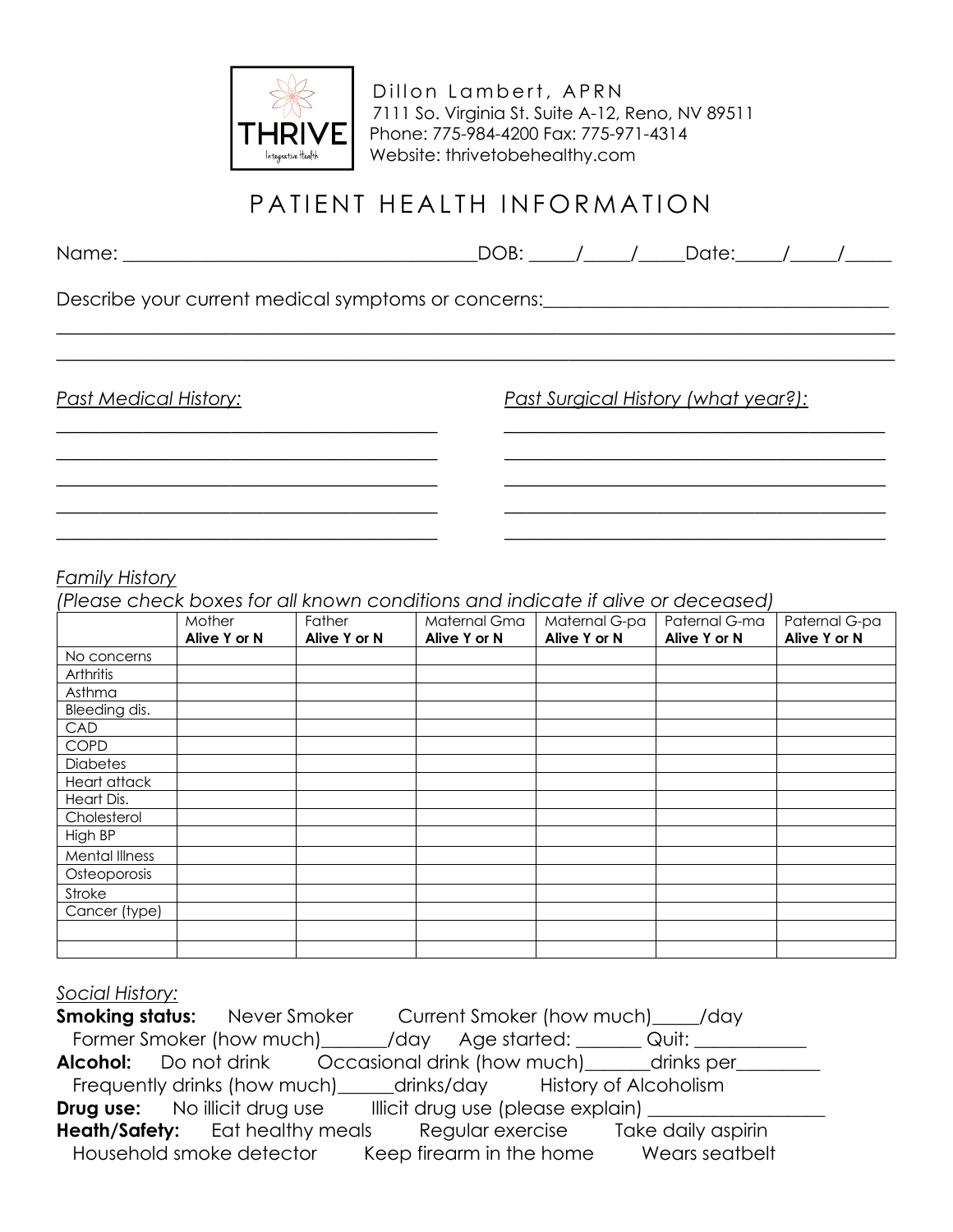*List your current medications including nonprescription, supplements and herbs:*

| Medication | Strength | <b>Frequency</b> | Condition taken for |
|------------|----------|------------------|---------------------|
|            |          |                  |                     |
|            |          |                  |                     |
|            |          |                  |                     |
|            |          |                  |                     |
|            |          |                  |                     |
|            |          |                  |                     |
|            |          |                  |                     |

*List any allergies to medication (including reaction):*

*Please mark any symptoms you are currently experiencing or have recently experienced:*

\_\_\_\_\_\_\_\_\_\_\_\_\_\_\_\_\_\_\_\_\_\_\_\_\_\_\_\_\_\_\_\_\_\_\_\_\_\_\_\_\_\_\_\_\_\_\_\_\_\_\_\_\_\_\_\_\_\_\_\_\_\_\_\_\_\_\_\_\_\_\_\_\_\_\_\_\_ \_\_\_\_\_\_\_\_\_\_\_\_\_\_\_\_\_\_\_\_\_\_\_\_\_\_\_\_\_\_\_\_\_\_\_\_\_\_\_\_\_\_\_\_\_\_\_\_\_\_\_\_\_\_\_\_\_\_\_\_\_\_\_\_\_\_\_\_\_\_\_\_\_\_\_\_\_

| Fever                   | Lip Sores              | Constipation           | Blackouts                |
|-------------------------|------------------------|------------------------|--------------------------|
| <b>Night Sweats</b>     | Sore Throat            | Diarrhea               | Numbness                 |
| Chills                  | <b>Dental Problems</b> | Pain with Urination    | Tingling                 |
| Cold Intolerance        | <b>Hoarse Voice</b>    | <b>Blood in Urine</b>  | Tremor                   |
| Fatigue                 | Neck Pain              | Urine Dribbling        | Change in Mood           |
| Sleepiness              | <b>Neck Stiffness</b>  | Frequent Urination     | Depression               |
| Vision Change           | Neck Lumps             | Sexual Dysfunction     | Anxiety                  |
| <b>Vision Loss</b>      | Shortness of Breath    | <b>Itching</b>         | <b>Sleep Disturbance</b> |
| <b>Blurred Vision</b>   | Cough                  | <b>Hives</b>           | Suicidal Ideation        |
| Eye Redness             | Productive Cough       | Rash                   |                          |
| Eye Discharge           | Coughing up Blood      | New/Unusual Mole       |                          |
| <b>Hearing loss</b>     | Wheezing               | Muscle Pain            |                          |
| Ear Pain/Ache           | <b>Chest Pain</b>      | <b>Back pain</b>       |                          |
| Ear Drainage            | Palpitations           | <b>Tender Points</b>   |                          |
| Ear Ringing             | Short Breath at Rest   | <b>Muscle Cramps</b>   |                          |
| <b>Nasal Congestion</b> | Abdominal Pain         | <b>Muscle Weakness</b> |                          |
| Nasal Discharge         | <b>Rectal Pain</b>     | Headaches              |                          |
| <b>Bloody Noses</b>     | Nausea                 | Vertigo                |                          |
| Sneezing                | Vomiting               | Lightheadedness        |                          |
| Snoring                 | Vomiting Blood         | Fainting               |                          |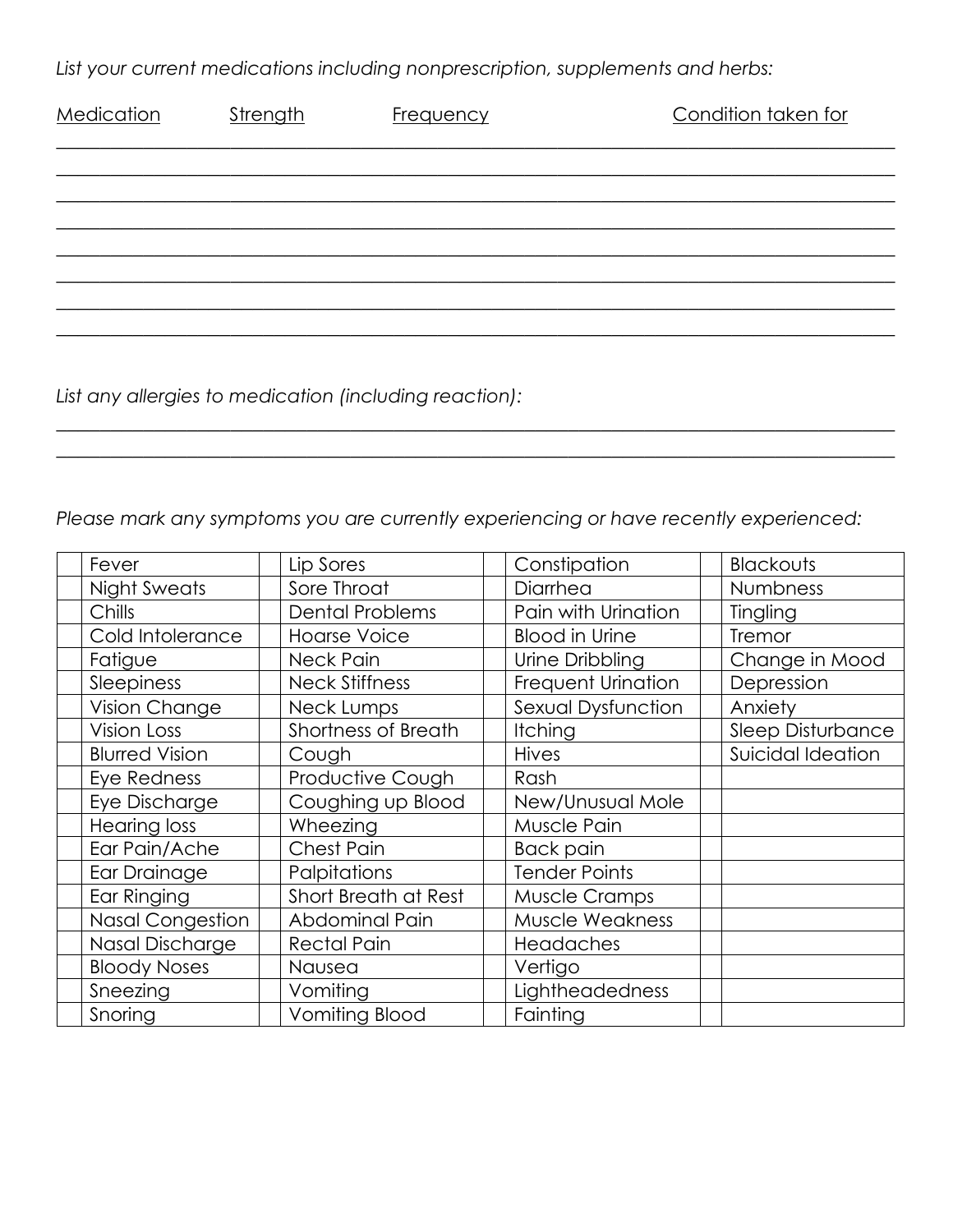

## ASSIGNMENT OF INSURANCE BENEFITS AND FINACIAL AGREEMENT

I hereby assign all medical benefits, to include major medical benefits to which I am entitled, private insurance, and any other health plans, to Thrive Integrative Health Dillon Lambert, APRN. This assignment will remain in effect until revoked by me in writing, A photocopy of this assignment is to be considered as valid as an original. I understand I am financially responsible for all charges whether or not paid by my insurance carrier.

**I hereby authorize said assignee to release all information necessary to secure payment. I understand that I am responsible for the balance and remaining fees not paid by my Insurance.**

I understand that if I do not pay my account in full, that my account may be assigned to a collection agency for collection. I understand that if my account is assigned to a collection agency, the collection agency will charge a commission or fee that may be as much as 50% of the amount I owe. I agree that if my account is assigned to a collection agency, the amount of the commission or fee is in addition to the amount I owe, and I agree to pay that amount. I understand and agree that in the event legal action is commenced to enforce my obligations hereunder, that I will pay court costs and reasonable attorney's fees. I also understand that I my care will no longer by managed at Thrive Integrative Health should my account be sent to a collection agency.

*I have read the above Assignment of Insurance Benefits and Financial Agreement and am accepting full financial responsibility for payment of professional services and any of my medical treatments.*

|                      | Date of Birth: $\frac{1}{\sqrt{2}}$ |
|----------------------|-------------------------------------|
| Patient Name (print) |                                     |
|                      | . Today's Date: _____/_____/        |
| Patient Signature    |                                     |
|                      |                                     |

Representative of Thrive Integrative Health